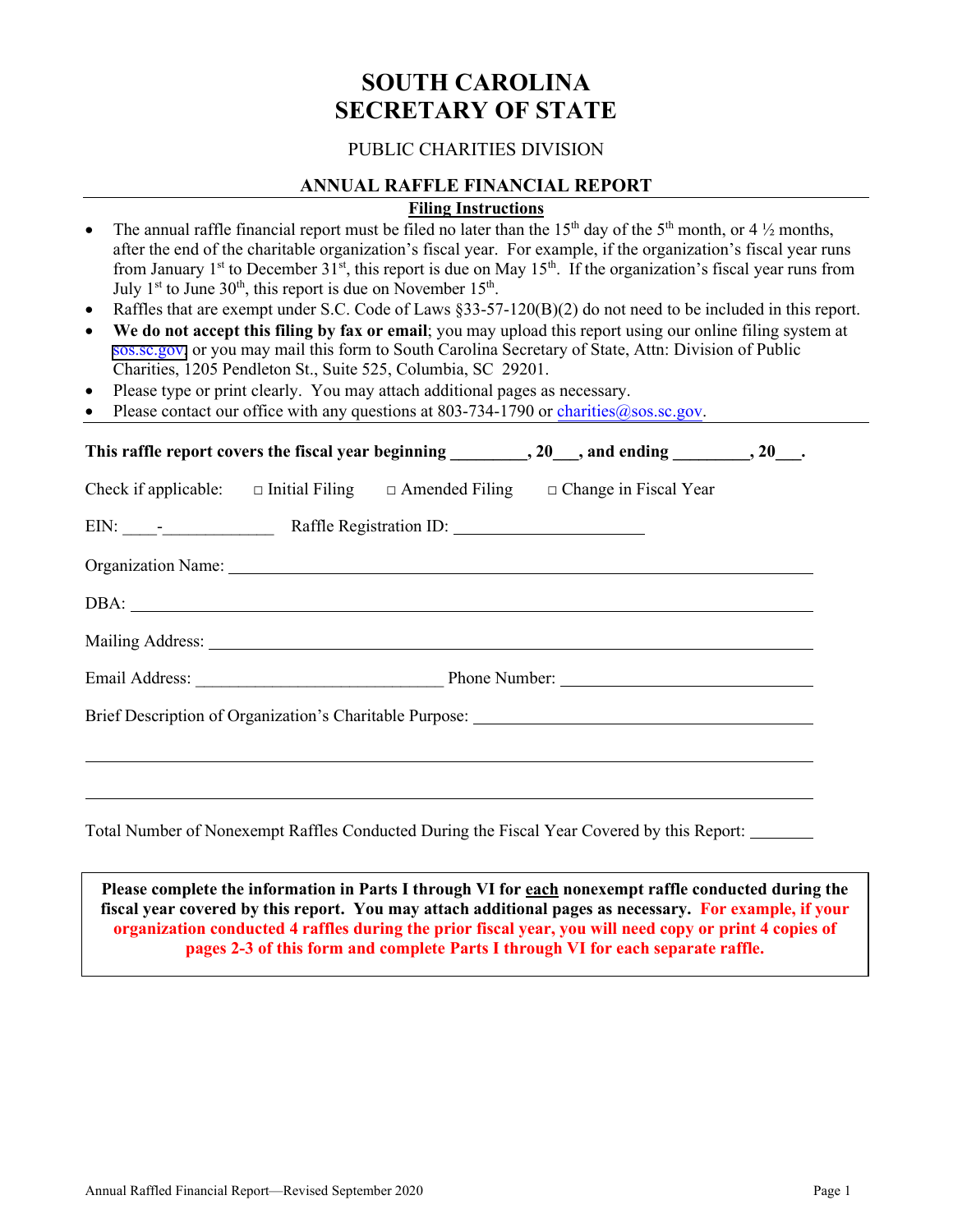## **Part I— General Raffle Information**

| Number of Raffle Tickets Sold:               |           |  |  |  |
|----------------------------------------------|-----------|--|--|--|
| Cost of Each Raffle Ticket:                  |           |  |  |  |
| Was this a fifty-fifty raffle? $\square$ Yes | $\Box$ No |  |  |  |

#### **Part II— Raffle Prizes**

List the total value of cash prizes and noncash prizes offered and awarded in the raffle. Please list the total value of noncash prizes that were donated to your organization on Line 2. List the total value of noncash prizes purchased by your organization on Line 3.

| 1. Total Value of All Cash Prizes Offered or Awarded                 |      |
|----------------------------------------------------------------------|------|
| 2. Total Value of All Donated Noncash Prizes Offered or Awarded      |      |
| 3. Total Value of All Purchased Noncash Prizes Offered or Awarded    |      |
| 4. Total Value of All Prizes Offered or Awarded (add lines 1, 2 & 3) | 0.00 |

#### **Part III— Gross Receipts and Adjusted Gross Receipts**

List the amount of gross receipts from the raffle, the total amount of cash prizes offered or given; the total amount your organization paid to purchase noncash prizes offered or given; and the amount of adjusted gross receipts. "Gross receipts" means all funds collected or received from conducting the raffle. "Adjusted gross receipts" means gross receipts less all cash prizes and the amount paid for any noncash prizes purchased by your organization.

| 5. Amount of Gross Receipts                                                     |      |
|---------------------------------------------------------------------------------|------|
| 6. Amount of Cash Prizes (amount from line 1)                                   | 0.00 |
| 7. Amount Spent by Charity on Noncash Prizes (amount from line 3)               | 0.00 |
| <b>Amount of Adjusted Gross Receipts (subtract lines 6 &amp; 7 from line 5)</b> | 0.00 |

#### **Part IV— Itemized List of Expenses and Expenditures**

List the total amount of expenses or expenditures incurred by your organization in conducting the raffle. **Do not include expenditures for raffle prizes in this section; these should be listed under Part II of this report.** 

## **Part V— Net Receipts**

List the total amount of net receipts from the raffle, and the use or uses to which the net receipts have been or will be applied. "Net receipts" means the adjusted gross receipts from the raffle (see Part III, line 7 of this form) less all expenses, charges, fees, and deductions that are authorized by law.

| 10. Amount of Adjusted Gross Receipts (amount from line 8) | 0.00 |
|------------------------------------------------------------|------|
| [11. Amount of Expenses/Expenditures (amount from line 9)  | 0.00 |
| 12. Amount of Net Receipts (subtract line 11 from line 10) | 0.00 |